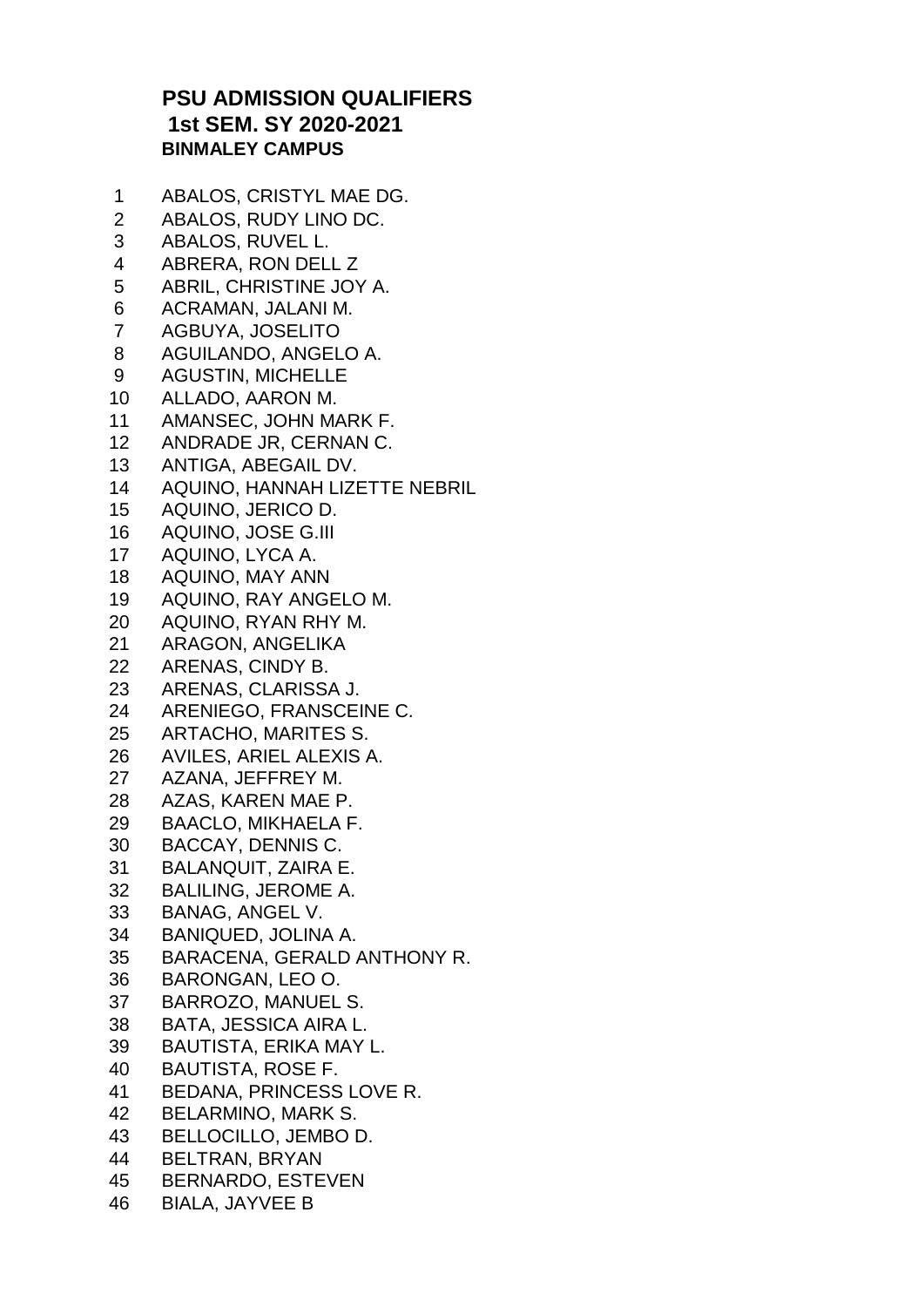BOADO, RAYMOND B. BONIFACIO, REYMART B. BRAGANZA, ERIKA DV. BRAVO, JAN DEVORAH S. BRAVO, MAE ANN G BRAVO, MARK JOSHUA A. BRAVO, SHARON B. BRIAN, JM D. BRIZ, HAZEL MAE A. BULAO, ARIEL S. BUSTAMANTE, MIRIAM N. BUSTAMANTE, RICKY JR. B BUSTILLOS, RICRIS N. CAACBAY, ADAN C. CAACBAY, JOHN IRVIN C. CAAMPUED, JEFFREY C. CAASI, JANINE E. CAASI, JULIE MARIE E. CAASI, RONA S. CABASAL, PRINCESS DALYN D CABOTAJE, ERIZL DE LUNA CABURAO, JOCELYN C. CABURNAY, JEWEL ANDREI F. CACAL, STEPHANY C. CALACSAN, MEKAIL JOE M. CAMACHO, JOHN BERNARD A. CANCINO, MICAELA P. CANILANG, ARLET MAE M. CARIDAD, ALDRIN CAROLINO, ROMMEL JOHN R. CARPIO, VEHNEE JOSHUA D CARRERA, DARRYL O. CARRERA, GLYZEL T. CASACLANG, JOHN PAUL V. CASTRO, GIEFERSON A. CASTRO, MARK ALLARIE CASTRO, MITZ DYANE L. CATACUTAN, JOMAR A. CATUBAY, MARIA JESUSA G. CAYABAN, ROYCE VIN G. CELZO, MICHAEL JAMES C. CEREZO, KRIZZA JOY M. CERVANTES, ANGELINA F COLORADO, TRIXY KIMBERLYN R. CONCEPCION, JEROME F. CONCEPCION, RONNIE CORREA, KEA F CRUZ, MA. DENICE R. CRUZ, ZYRICA MAE S. CUSTODIO, JAMES MICHAEL A.

**.**

**.**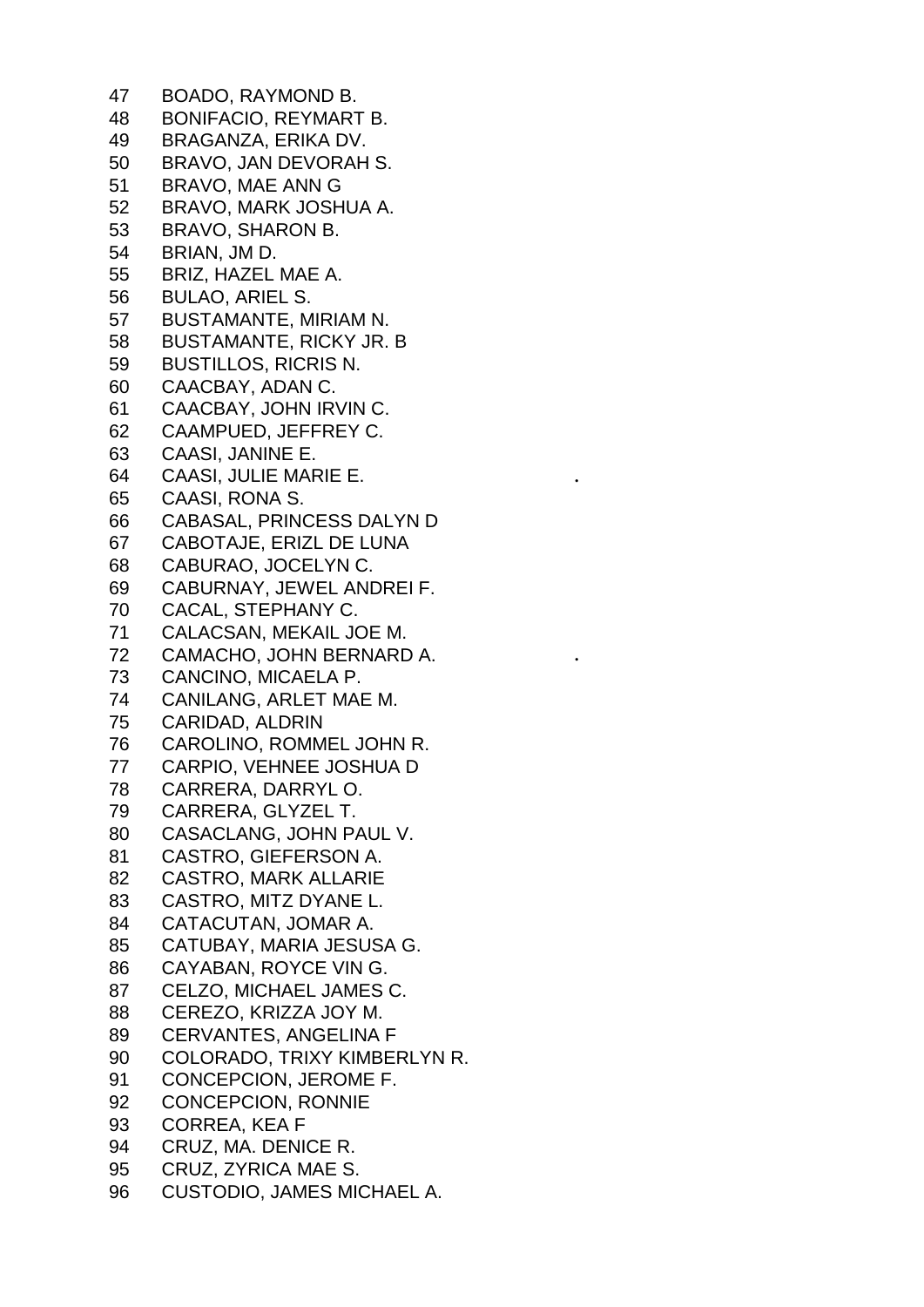DACALANIO, JOHN LOYD DALISAY, KIMBERLY D. DAMASO, KYLE JANN C. DATUIN, JASMINE D. DAVID, RHEA JEAN A. DAZO, ROLY, JR. M. DE GUZMAN, AILYN A. DE GUZMAN, JANNA YSABEL M. DE GUZMAN, NELISA Z. DE GUZMAN, ROGILDO C. DE GUZMAN, WEBSTER ACE DE LEON, HANNAH MARIE B. DE LOS SANTOS, FREDDIE RIC DE VENECIA, DARIEL C. DE VERA, ANA SOFIA G DE VERA, BRYAN JAMES S. DE VERA, BRYAN JONES S. DE VERA, JEMALYN Z. DE VERA, JONAH ENRIQUE DE VERA, RENE M. DELA CRUZ, CARL JENSEN T. DELA CRUZ, EDWIN S. DELA CRUZ, RAIZZA F. DELA CRUZ, RIASAN KAY B. DELA CRUZ, ROSEMARIE DV. DELA CUADRA, JOHN CARL D. DELOS SANTOS, ROCHELLE L. DESOLA, INAH C. DEUS, APRIL JOYCE C DOLINTO, MARY GRACE O. DORIA, AJ BOY DULATRE, KELVIN G. DULAY, LUX MAE S. EGBUHAY, MARIA EMMALYN D. ERELLANA, REY JHON B. ESCANO, CHRISTIAN C. ESCOSIO, JEROME JERICHO C. ESPANOL, JOHN RHYBERT DG. ESPINOSA, MARY JOY B. ESTABILLO, RAYMART R. FERNANDEZ, ANGELICA D. FERNANDEZ, BRYLLE JANDE M. FERNANDEZ, ISMAEL R. FERNANDEZ, JANPERSON A. FERNANDEZ, JENELYN O. FERNANDEZ, KARL ALLEN D. FERNANDEZ, KATHLYN A. FERNANDEZ, MARIEL C. FERNANDEZ, MARK ANTHONY R. FERNANDEZ, SEAN ANTHONY E.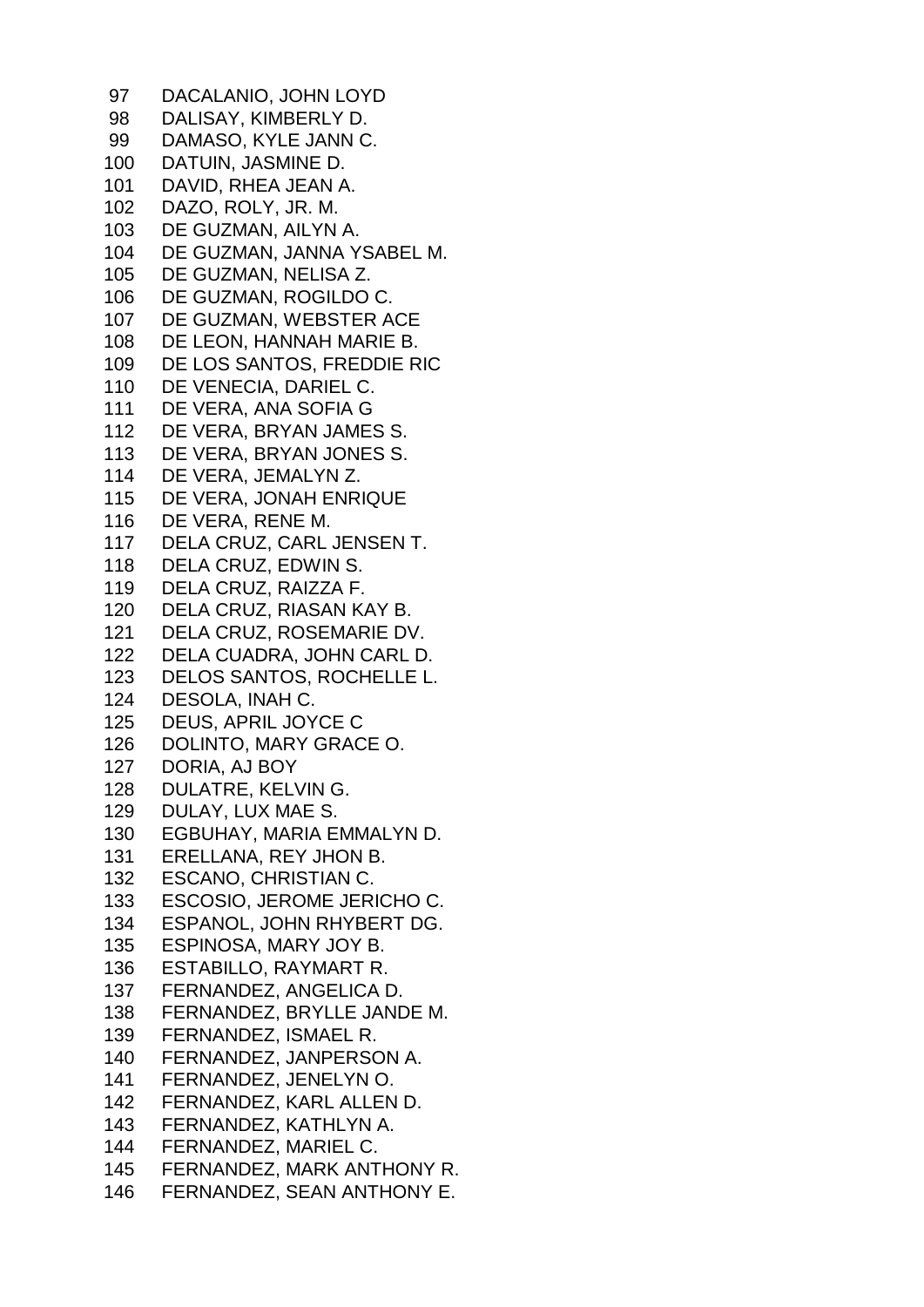FERRER, AIZA JOY A. FERRER, MARCO P. FERRER, MARIELLE EUNICE V. FLORES, AGA M. FLORES, JONALIZA MAE C. FLORES, RONGIE DS. FLORES, RUSTOM T. FORTALEZA, JIMREY M. FRANCISCO, GLADYS F. FRIAS, DANIEL B. FRIAS, HALEM GABRIEL, VLADYMIR R. GACUTAN, HEDILYN D GALSIM, ROSLEEN J. GAMBOA, CHARLES VINCE E. GARAY, LEXTER DC. GARCIA JR., CRISANTO S. GARCIA, JERICO DC. GARCIA, LEEMARK JAY E. GARCIA, PATRICIA ANN A. GEMINIANO, CHARITY Q. GERMONO, NIXON M. GERSALIA, JESSA MAE F. GIGANTE, GERLYN S. GINES, NICANOR C. GOMEZ, CHERRIE LYN G. GONZALES, KARLMARK B. GUTIERREZ, JELYN T. HERNANDEZ, KENTH ANDREW M. IGNACIO, JONALYN B. IMPERIAL, JELARION C. INARIN, ANGELICA CHRISNA R. INGCO, ROSALINDA DG. INOCENCIO, ASHLY JOY JIMENEZ, JOHN HENRY G. JIMENEZ, JOURNALIZA KAYE E. JIMENEZ, MYCAELLA T. JUAN, RONNIE MAR B JUGUILON, ANNA CHESSA C. LABABO, MICHAELLA A. LABOR, RAYMOND LAGUISMA, MARK JEFFRY C. LAORENO, ABIGAIL V. LAPUZ, JOSE MARI P. LAVARIAS, CARL JAY A. LAVARIAS, DANIELLE MAXINE A. LEGASPI, LESTER LIBERTINO, LOREBELLE C. LLOVIDO, PRINCESS DOROTHY C. LOCSIN, JEREMI YLLANA O.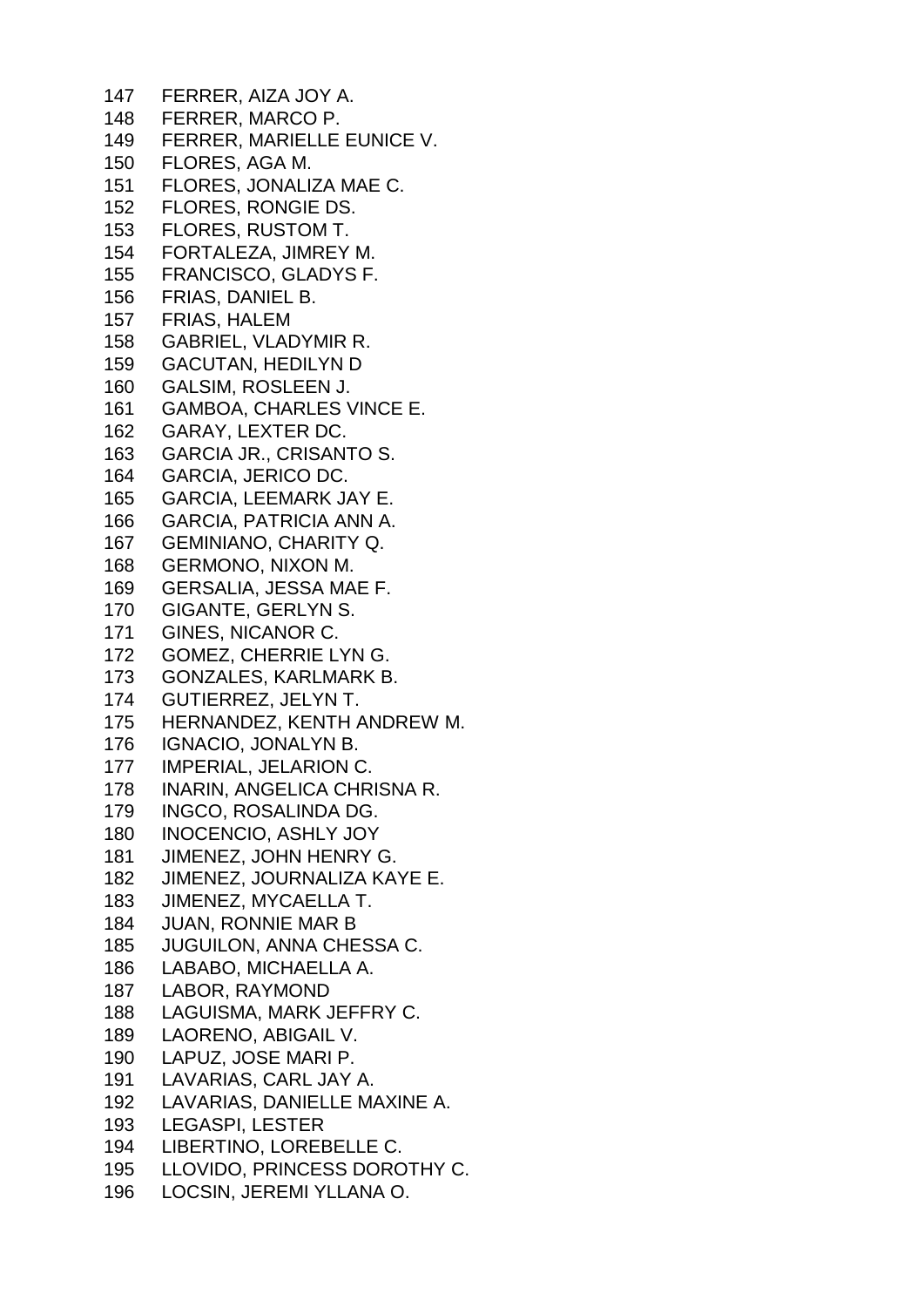LOMIBAO, JOHN JOHN R. LOPEZ, MELVIN KENNETH M. LOPEZ, RUELLA MAE LUZADAS, JOSEPH B MABUNGA, CARL VINCENT VER A. MACABEO, JASMINE S. MADARANG, RONIEL M. MAGSANOC, MERCEDES V. MAGSANOC, SAMBOY V. MAINES, NEIL MARK A. MALAGDAY, RHEA R. MALICDEM, JULIE ANN A. MAMARIL, MADELYN MANAMTAM, JOHNNY M. MANAOAT, DANISH JANE F. MANAOIS, MARK CHRISTIAN MANECLANG, CHRISTINE R. MANUEL, MIARFE MAE E. MAQUINANA, CHARLENE P. MARARAC, ANGELA B. MARTINEZ, JOYSIE R. MAYO, PAMELA G. MEJIA, MICHAEL LAURENCE MELENDEZ, JOLINA C. MELICAN, JASMIN BEA T. MENDOZA, MARLON JAY C. MENDOZA, MARY JOY B. MENESES, JOHN DAVE G. MERCED, DENVER DC. MILANIO, EULA GIEN G. MIRANDA, ROMENOV CHARLEMAGNE MOJECA, JOLYN M. MOLANO, ANGELO G. MOLINA, AIHRA JHYN L. MONTEMAYOR, PATRICIA B. 232 MONTERO, KENNETH G. **NEW (1ST #########**  MORADO, JESSAMYN P. MORENO, APRIL JOY F. MURILLO, RONALD D. NACHOR, CHERRY Z. NARCISO, JHANELLE L. NARNOLA, PHIAH MARIE A. NATIVIDAD, BHEA L. NAVA, REGINE M. NEBRIDA, RYAN CARL M. NECESITO, BRYAN JAMES S. NIEDO, MA JILYN C. NOTARIO, JOHN PETER M. OBINQUE, ALDRIN M. OBOZA, FRANCIS J.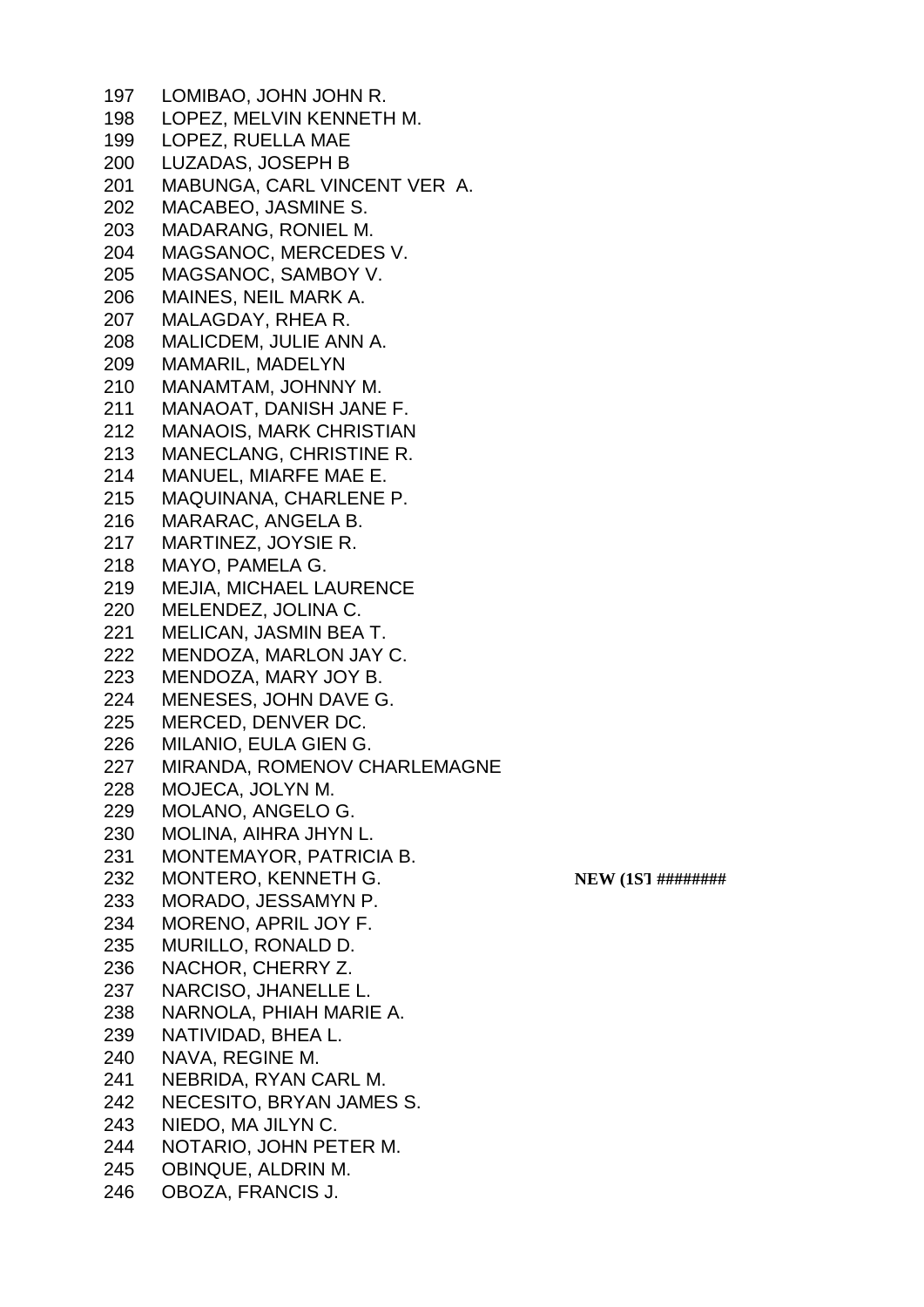OCADO, LYCA MEA Y. OCCIANO, LORALIE M. OCLIDA, CLARENCE DC. OIGUEL, LOUELA MAE T. OINEZA, KIMBERLY O. OLAVARIO, DELAILAH S. ONZA, JONATHAN J. ORIENZA, RYAN V. ORIS, HANEVIC S. ORIS, JAYSON C. PACAYRA, FRANCIS PAGARAO, ALBERT N. PAGARIGAN, GLAIZA R. PAGARIGAN, MARK Y. PAISO, JANICE PALAGANAS, JAYSON D. PALEB, ALVARO C. PALMA, JERMIE O. PALTEP, ELEANOR S. PANUNCIO, CHRISTINE PARAGAS, JENNYLYN M. PARAGAS, JERICHO P. PARAGAS, KENT V. PARINAS, ALEXIS R. PASCUA, ANGELOU F. PASCUA, SHAKIRA KYLA U. PASION, KATHLYN PAULO, GLORY ANN C. PEREZ, QUEENCY ANN H. PEREZ, RAMEL E. PERITO, JOHN JOHN V. PETALVER, REALYN B. PIDLAOAN, JUSTIN PRADO, CRISTAN DS. QUILINDERINO, JESA C. QUIMSON, JOSHUA MISAEL DG. QUINTO, DONA MAE F. RABO, ELIZA RAMIREZ, JUSTINE D. RAMIREZ, KITZ CERWIN S. RAMIREZ, MARIA MILENE C. RAMOS, JELLY P. RAMOS, JUSTINE A. RAMOS, RAMWIL T. RAMOS, RENASELLE F. RAMOS, SHARINA KRISTINE G. RAMPAS, ANTONETTE V. RAPOL, JERICK R. RAUSA, GWYNETH T. RAYMUNDO, EVANGEL L.

**.**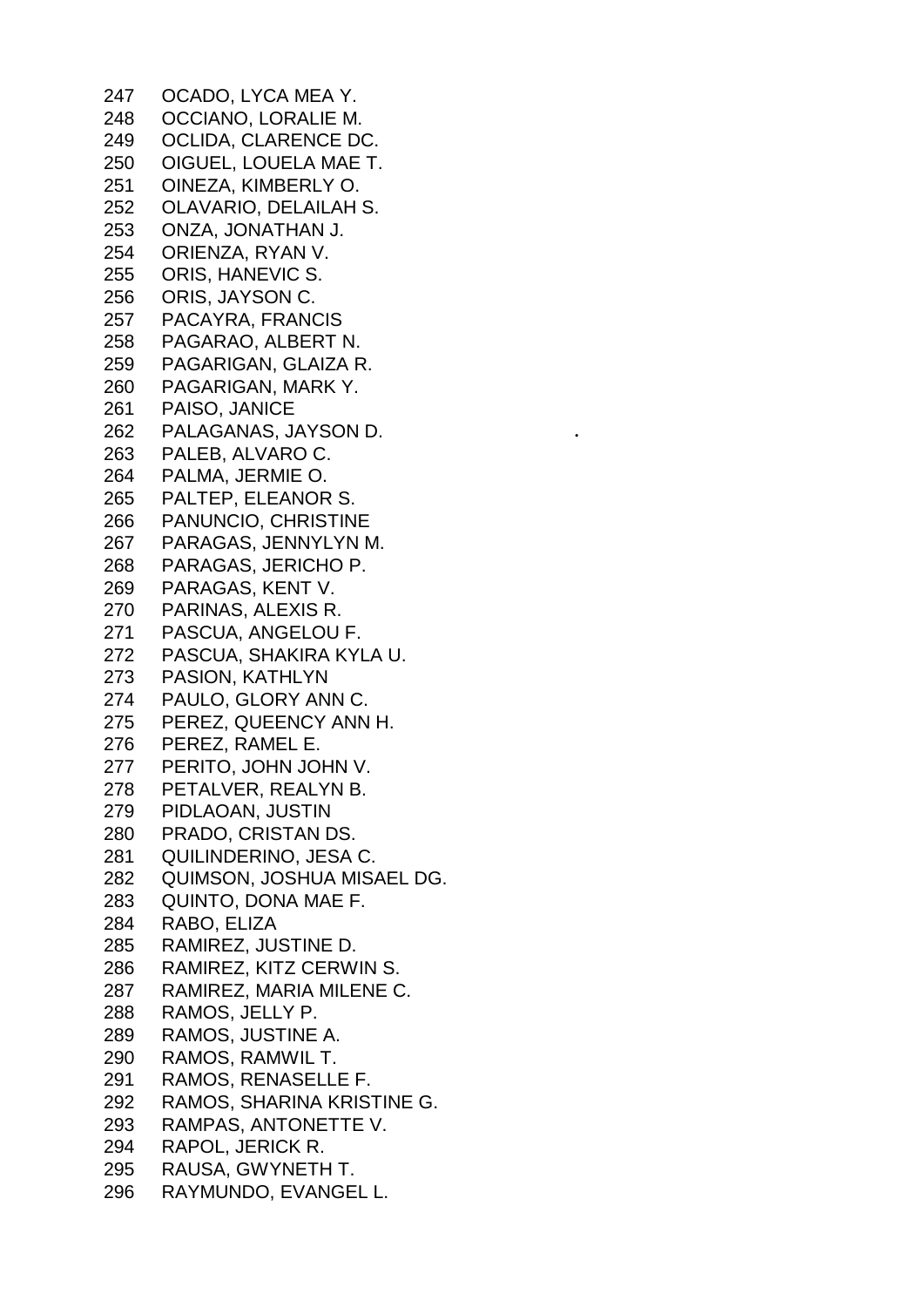REANO, GRACELI ANNE R. REBUDAN, RINALYN C. REYES, DAINO S. REYES, JOHN MARK F. REYES, MARK CLINTON M. RILLON, AARON JOSEPH E. RIPARIP, CARMELA L. RIPARIP, JOSHUA C. RIPARIP, MIKEE Z. RIVERA, HAILEY ROSE ROBLES, JR., JONALD S. RODRIGUEZ, REGGIE B. RODRIGUEZ, VINCENT C. ROSARIO, KARLA NICOLE LEI F. ROSARIO, LEONARD F. ROXAS, GEORGE, JR. B. SABARILLO, ALLYSSA ROSE D SAGAOINIT, ROMMEL DG. SALACSACAN, KAYE M. SALAMAT, BERNADETTE P. SALCEDO, BERNADETH S. SALINAS, MARK VINCENT E. SANCHEZ, JELL ANSLY SANTILLAN, MARICAR J. SANTOS, ALLAN E. SANTOS, HUMPHREY SIBORBORO, VINCENT T. SILAO, MIKEE M. SINLAO, ALIANA VALERIE C. SINLAO, JOHN VINCENT CARL D. SINLAO, JULIA MARIE S. SISON, CHARLES SISON, JENNY A SISON, MARY JOYCE L. SISON, RUSSEL C. SOLIMAN, NICK CLARENCE M. SORIANO, MAUREEN JOY T. SORIANO, PETER REY D. SORIANO, PRINCESS ANGEL R. SORIANO,ANGELO A. SUDIO, JESSICA L. SUMANQUE, ANNABELLE DL. TABILIN, LOU RUZZEL V. TABISULA, CINDYRILLA T. TACTAQUIN, JOSE JR. D. TAMESA, TARC JORDAN P. TARLIT, KRISTINE C. TEBRIO, MONICA A. TENEPERE, AISRISH JOY S TENEPERE, JOAN E.